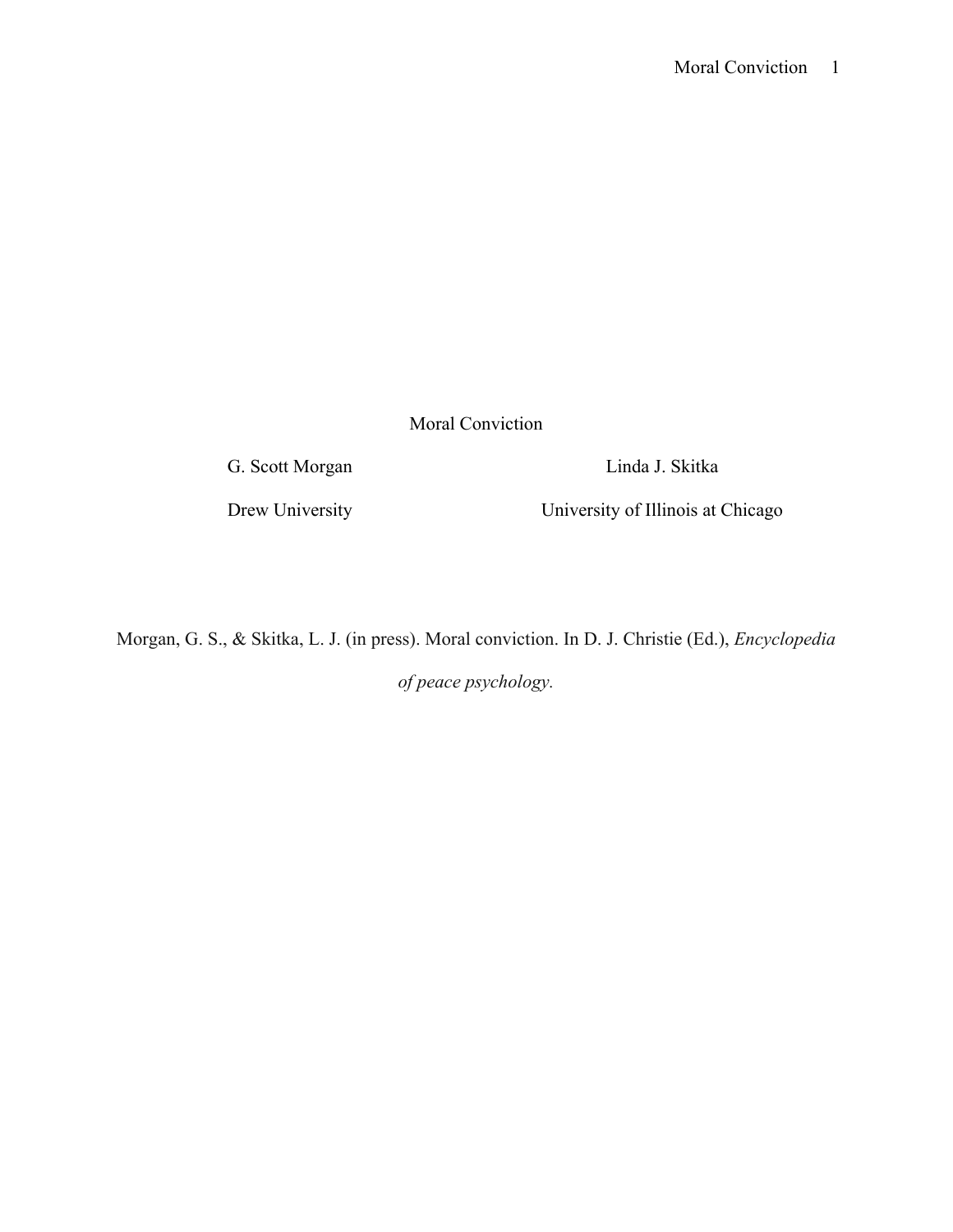## Moral Conviction

 A theme that cuts across many societal debates is that at least one side defines its position in moral terms. For example, some people's positions on legalized abortion, same-sex marriage, or healthcare reform are vested with moral conviction (i.e., these positions are based on beliefs about fundamental right and wrong, good and bad). The recognition that some attitudes seem to be imbued with particular moral fervor led to a program of theory and research designed to investigate whether there is anything special about attitudes held with strong moral conviction ("moral mandates"). This encyclopedia entry will briefly review theory that distinguishes moral mandates from otherwise strong but non-moral attitudes (the Integrated Theory of Moral Conviction, or ITMC), and research that clarifies some potentially unsettling and reassuring implications of moral conviction for peace and conflict.

# The Integrated Theory of Moral Conviction

Moral mandates have a number of defining characteristics that theoretically distinguish them from otherwise strong but non-moral attitudes, including perceived universality, perceived objectivity, autonomy, and ties to strong emotions. These factors provide moral mandates with considerable motivational force, and therefore higher degrees of consistency between attitudes and behavior.

## *Perceived Universality*

People perceive their moral mandates as more universally applicable than other kinds of attitudes such as preferences or normative conventions. In contrast to moral mandates, personal preferences are subject to individual discretion and are not socially regulated; one's preference to vacation at the beach instead of the mountains is a matter of taste. Attitudes rooted in normative convention reflect socially or culturally shared notions about the way things are normally done in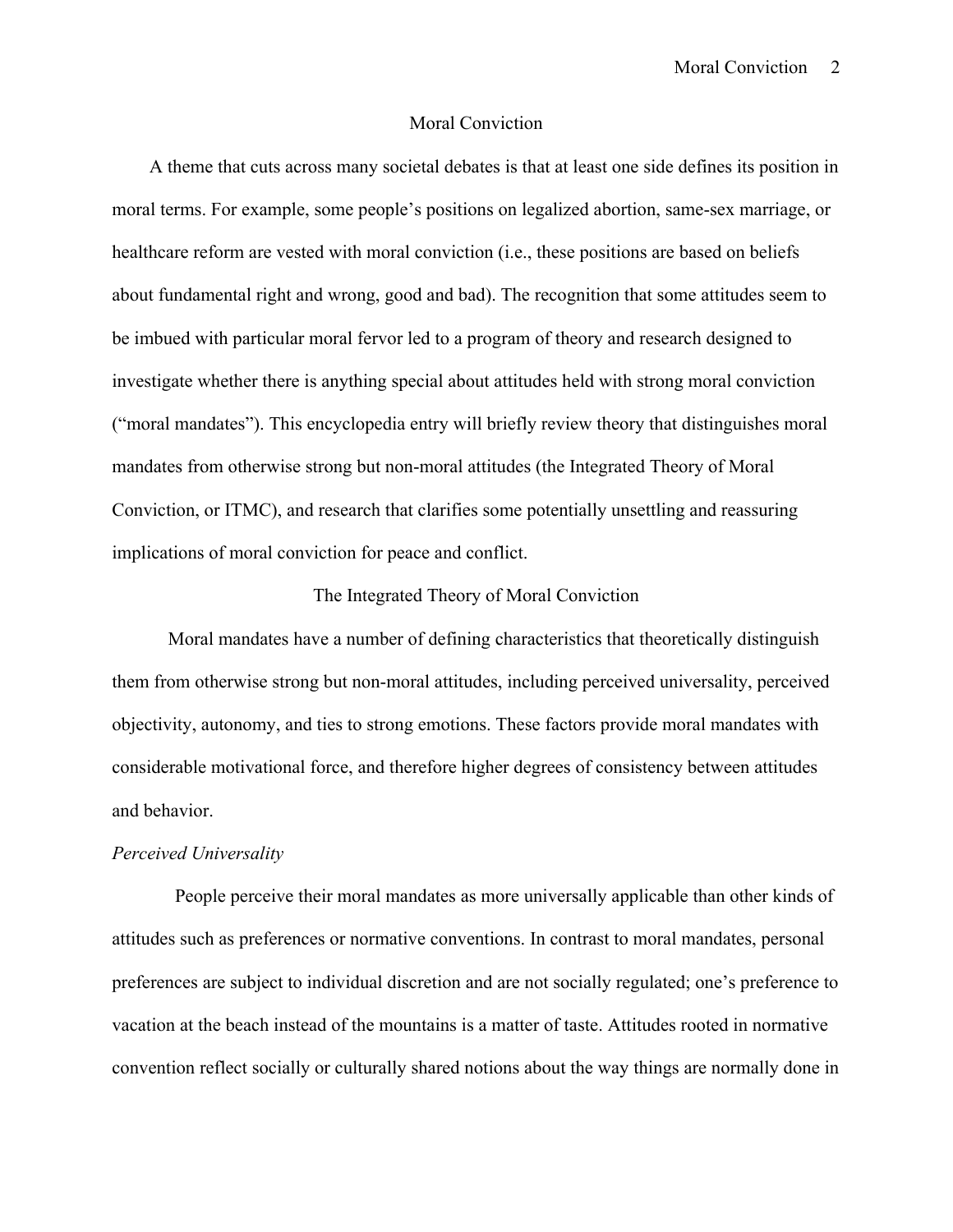one's group, and differ from moral imperatives because people outside of the group are not required to adhere to them. For example, people will say it is "wrong" to drive on the left side of the street in the U.S., but that it is perfectly fine to do so in the U.K. In contrast to preferences and conventions, moral mandates are absolute standards of truth that people perceive as applying to everyone: right is right and wrong is wrong. People may realize that there are differences of opinion on issues they see as moral, but seem to believe that if they could explain the "facts" to those who disagree, these others would certainly see the light and adopt the "correct" point of view.

# *Perceived Objectivity*

Closely related to the proposition that moral mandates are perceived as universals, people also perceive their moral mandates as objective facts about the world. For example, if one asks a person with a moral mandate about female circumcision to explain why it is wrong, that person is likely to declare, "Because it's just wrong!" The "fact" that female circumcision is wrong is as psychologically self-evident as  $2 + 2 = 4$ .

# *Autonomy*

Moral mandates represent something different from and independent of people's concerns about authority or group acceptance. When people's moral convictions are at stake, they are likely to believe that duties and rights follow from the greater moral purposes that underlie rules, procedures, authority dictates, or group norms rather than from these things themselves. Moral mandates are not by definition anti-authority or anti-group; they simply reflect personal and autonomous concerns rather than authority or group dependent concerns. *Motivation and Justification*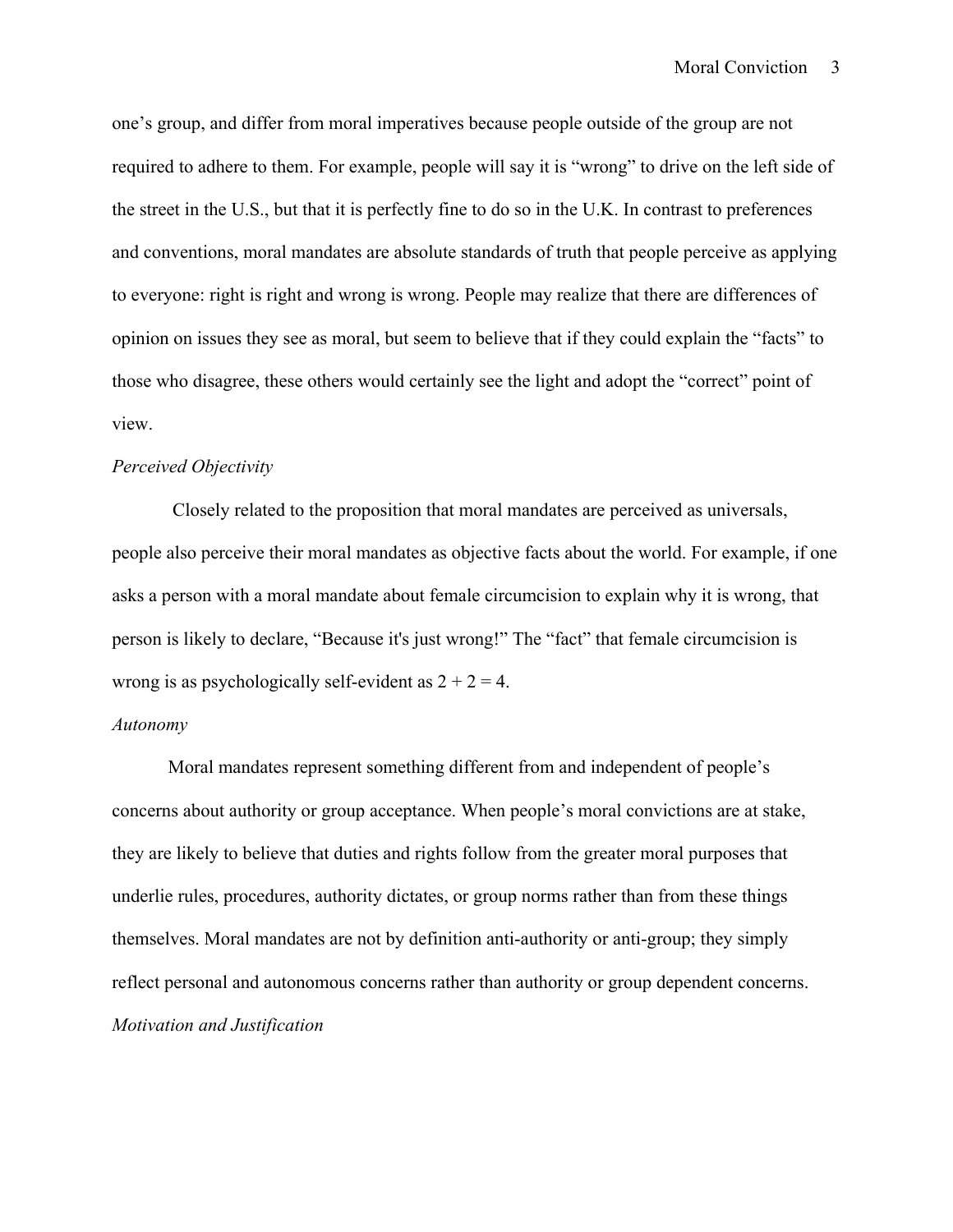Another characteristic that distinguishes moral mandates from otherwise strong but nonmoral attitudes is the degree to which the former motivate behavior. Non-moral preferences even very strong preferences—may be easily overwhelmed by factors that prevent people from translating those preferences into action. In contrast, the anticipated negative consequences of failing to live up to one's own moral beliefs (e.g. shame, guilt, and regret) may be more severe than failing to do something one would prefer. Similarly, the anticipated positive consequences of taking a stand for what is "right" (e.g., pride, gratification, elevation, and self-affirmation) may be more uplifting than the satisfaction of doing something one would prefer. People experience emotions in conjunction with moral mandates more strongly than they do with preferences or conventions—people do not become angry when others disagree with their vacation tastes but may become enraged by those who violate their moral mandates. In short, the emotional intensity of moral mandates is associated with stronger motivations to take action.

In addition to having a strong motivational component, moral mandates are selfjustifying. People tend to describe their moral mandates with statements such as "It's just right!" or "It's just wrong!" The question, "Why is it right or wrong?" is perceived as odd: The notion that one's position is simply right or simply wrong *is* sufficient justification for taking a stand.

## Implications of Moral Mandates for Peace and Conflict

The psychological characteristics of moral mandates have both negative and positive implications for peace and conflict. On one hand, our understanding of moral mandates provides some insights into when and why people sometimes become mired in intractable conflict. When people hold a moral mandate, they (a) are more intolerant of and likely to discriminate against attitudinally dissimilar others, (b) experience difficulty developing or agreeing to procedures to resolve conflict, (c) are more resistant to the power of authority or rule of law, (d) are inoculated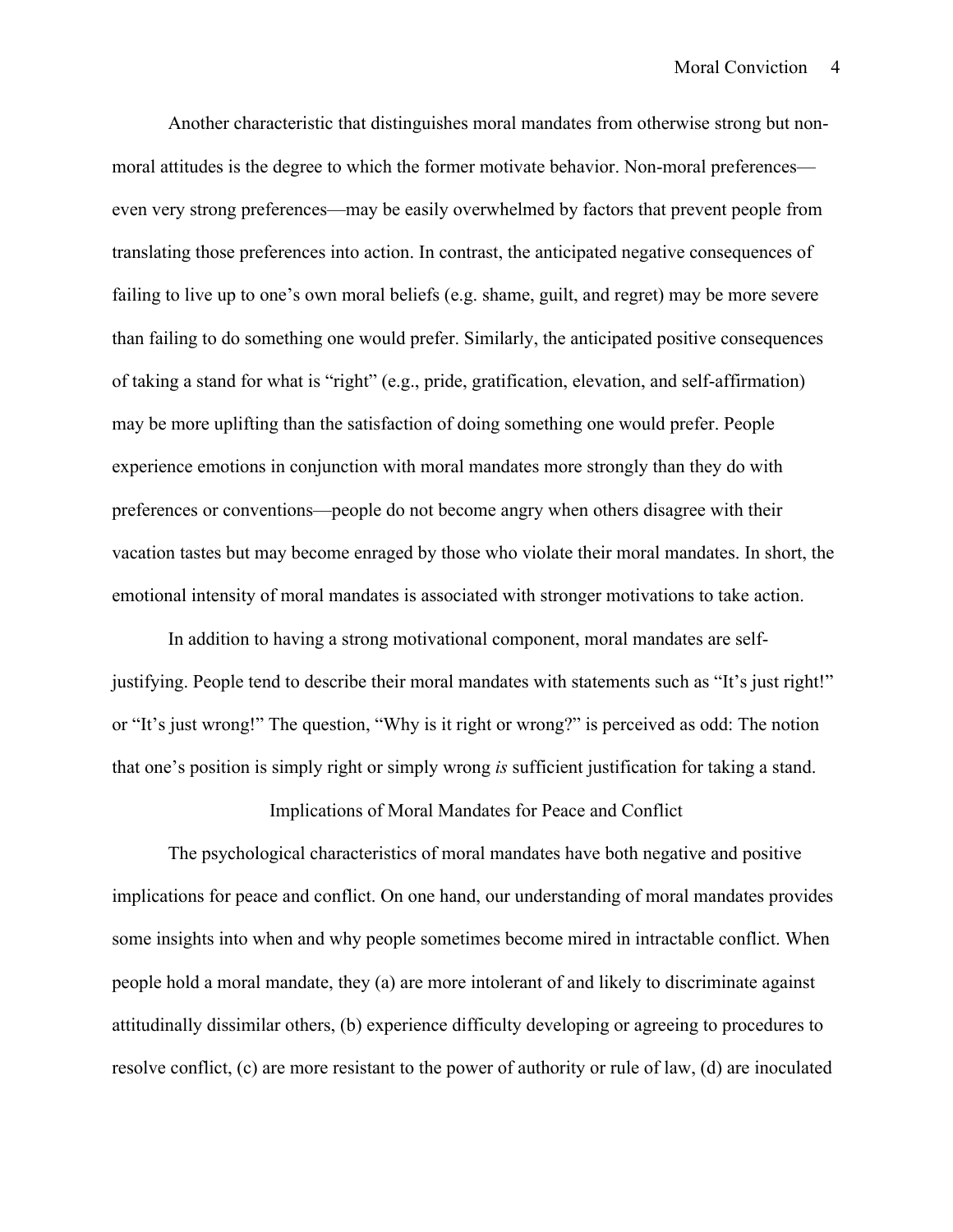against majority group influence, and (e) are more willing to accept any means, including violence, to achieve preferred ends. On the other hand, moral mandates also provide the courage for people to stand up for what they believe is right and provide the motivational impetus for pro-social behaviors and activism.

### *Moral Conviction as a Potential Barrier to Conflict Resolution*

*Intolerance*. When moral mandates are at stake, tolerance of differing view-points has little or no room at the table: right is right and wrong is wrong. Accordingly, stronger moral convictions predict increased intolerance of attitudinally dissimilar others. People do not want to live near, be friends, share resources with, or even sit too close to someone who does not share their moral convictions (e.g., Skitka, Bauman & Sargis, 2005; Wright, Cullum & Schwab, 2008).

*Barriers to conflict resolution*. Moral mandates impede people's ability to find procedural solutions to conflict. For example, Skitka et al. (2005) examined the interactions of people within attitudinally heterogeneous and homogenous groups who were asked to develop a procedure to resolve an assigned issue. Some groups had members with strong but non-moral attitudes whereas other groups had members with moral mandates about the issue-at-hand. Results indicated that group processes and climate were strikingly different in these types of groups. Compared to other groups, attitudinally heterogeneous groups that discussed procedures to resolve a morally mandated issue were (a) lowest in reported good will and cooperativeness toward their fellow group members, and (b) perceived as most defensive and tense by third party observers who were blind to details about group composition. Furthermore, groups that worked to develop procedures to resolve a morally mandated issue (regardless of whether groups were attitudinally heterogeneous or homogenous) were the least likely to successfully develop a procedure to resolve their assigned issue. Many forms of social conflict are rooted in deep moral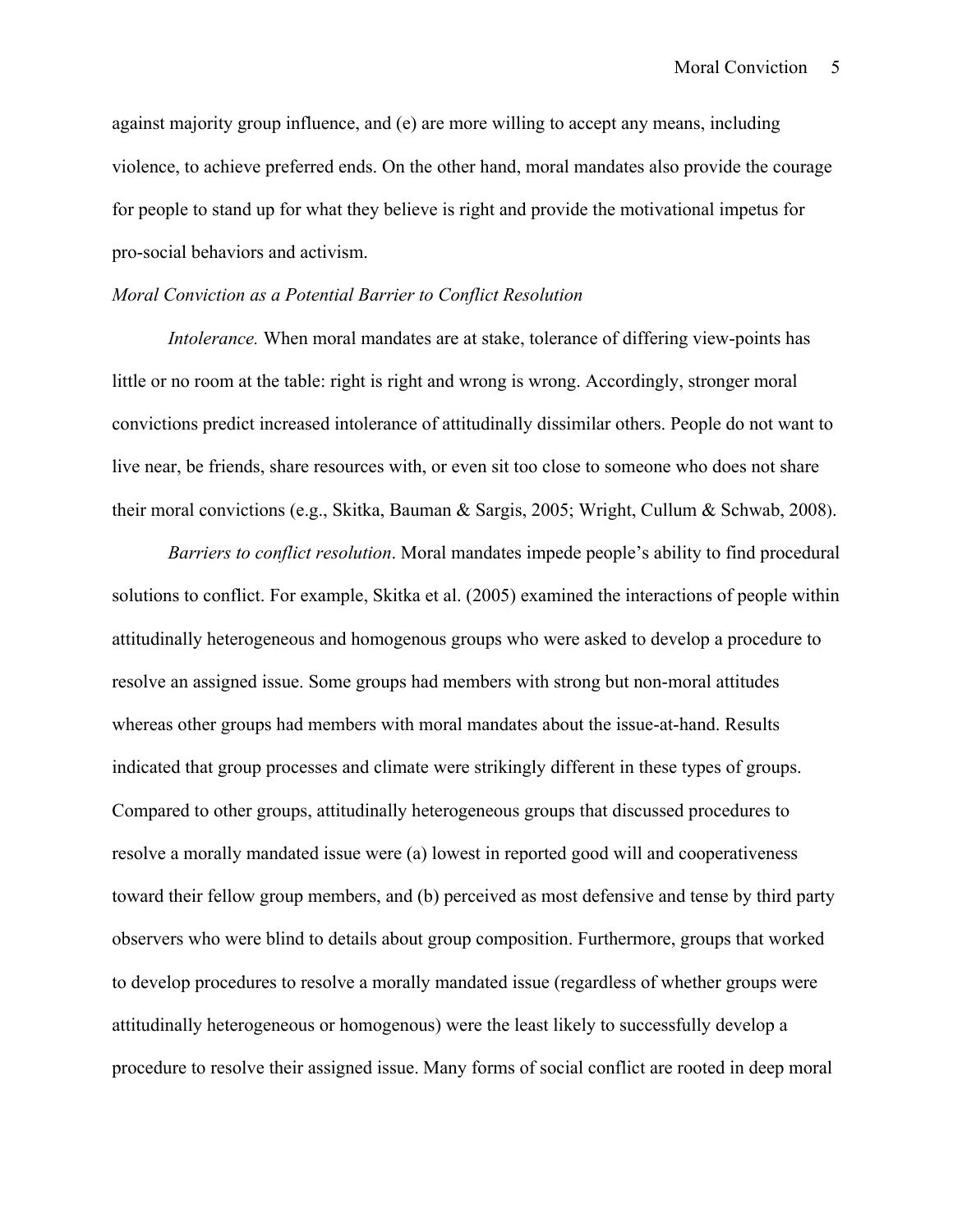cleavages and different assumptions about fundamental questions of right and wrong; these results reveal some of the inherent barriers that moral mandates pose for conflict resolution.

*Resistance to authorities and majority group influence.* People often do not know the "right" answer to various decisions or conflicts and therefore frequently rely on authorities, rules, or laws to provide solutions. However, when people have a moral mandate about what outcome authorities and institutions should deliver, they become much more invested in decision outcomes than whether decision-making authorities or institutions are legitimate or procedurally fair. "Right" decisions indicate that authorities are appropriate and work as they should. "Wrong" decisions signal that the system is somehow broken. In short, when moral mandates are at stake, people are less concerned about complying with authorities or the law, and they use whether authorities "get it right" as an important test of the authorities' fairness and legitimacy. Consistent with the authority independence hypothesis, whether decisions are consistent or inconsistent with people's morally convicted outcome preferences has repeatedly emerged as a stronger predictor of outcome fairness judgments and decision acceptance than whether procedures were fair or authorities were perceived as legitimate (see Skitka, Bauman, & Mullen, 2008 for a review).

People may also appeal to majority opinion to resolve conflict. Nonetheless, when a morally mandated issue is at stake, people are relatively immune to majority group pressure (e.g., Aramovich, Lytle, & Skitka, under review) and consensus information (Hornsey, Smith, & Begg, 2007). Even under substantial pressure to conform, people with moral mandates persist in defending their point of view.

*Violence.* Finally, people also are more willing to accept violence when it supports a morally mandated end. Skitka and Houston (2001) presented participants with newspaper articles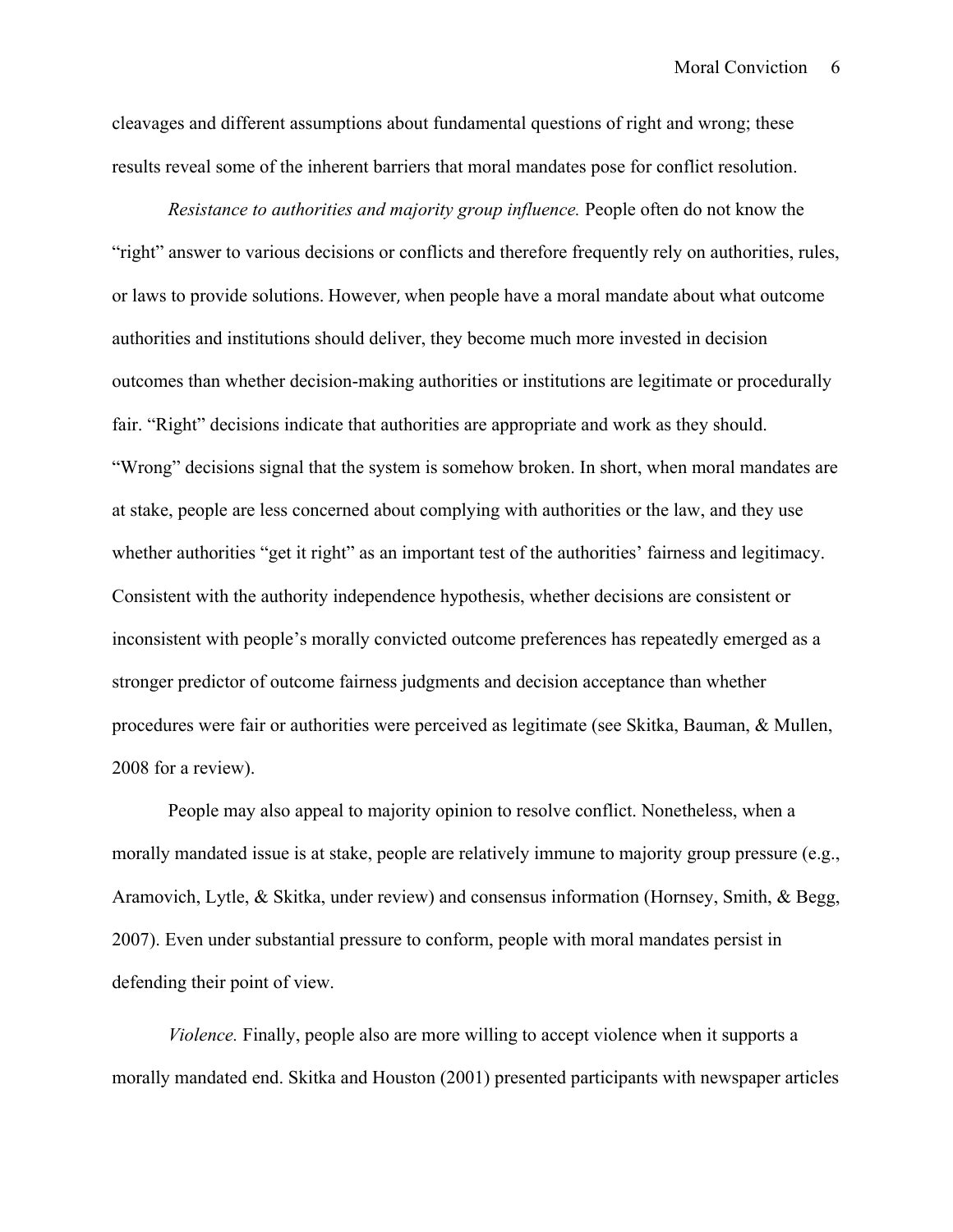that were ambiguous about defendant guilt or innocence, or indicated whether a defendant in a capital murder case appeared to be truly guilty or truly innocent. The articles also indicated whether the defendant was executed by the state following a fair trial or killed by a vigilante before the trial began. When participants lacked moral clarity about defendant guilt or innocence, participants' fairness judgments were shaped by whether the outcome was the result of a fair process: the defendant's death was fair if it was a consequence of a full trial and unfair if it was a result of vigilantism. However, when people had moral clarity about guilt or innocence, they perceived the death of a guilty defendant to be fair and the death of an innocent defendant as unfair regardless of whether the death was the outcome of a full trial or an act of vigilantism. The defendant's death—regardless of how it occurred—was perceived as morally right if he was guilty and morally wrong if he was innocent.

#### *Moral Convictions Could Promote Peace*

Much of our research on moral mandates has revealed a potential "dark side" of moralized attitudes. That said, moral mandates have prosocial implications as well. For example, moral convictions provide people the courage to stand up for their ideals, and to work for a better and more just world. Likewise, moral conviction motivates civic participation (which is generally seen as a social good). For example, people with stronger moral convictions about issues of the day or political candidates are consistently higher in intentions to vote and actual voting behavior (e.g., Morgan & Skitka, under review). Moreover, moral mandates are equal opportunity motivators of political engagement for those on the political right and left—liberals and conservatives are equally likely to express moral mandates about preferred candidates and societal issues, and these moral mandates similarly predict voting intentions and actual voting behavior. Some of our on-going research indicates that moral mandates are also associated with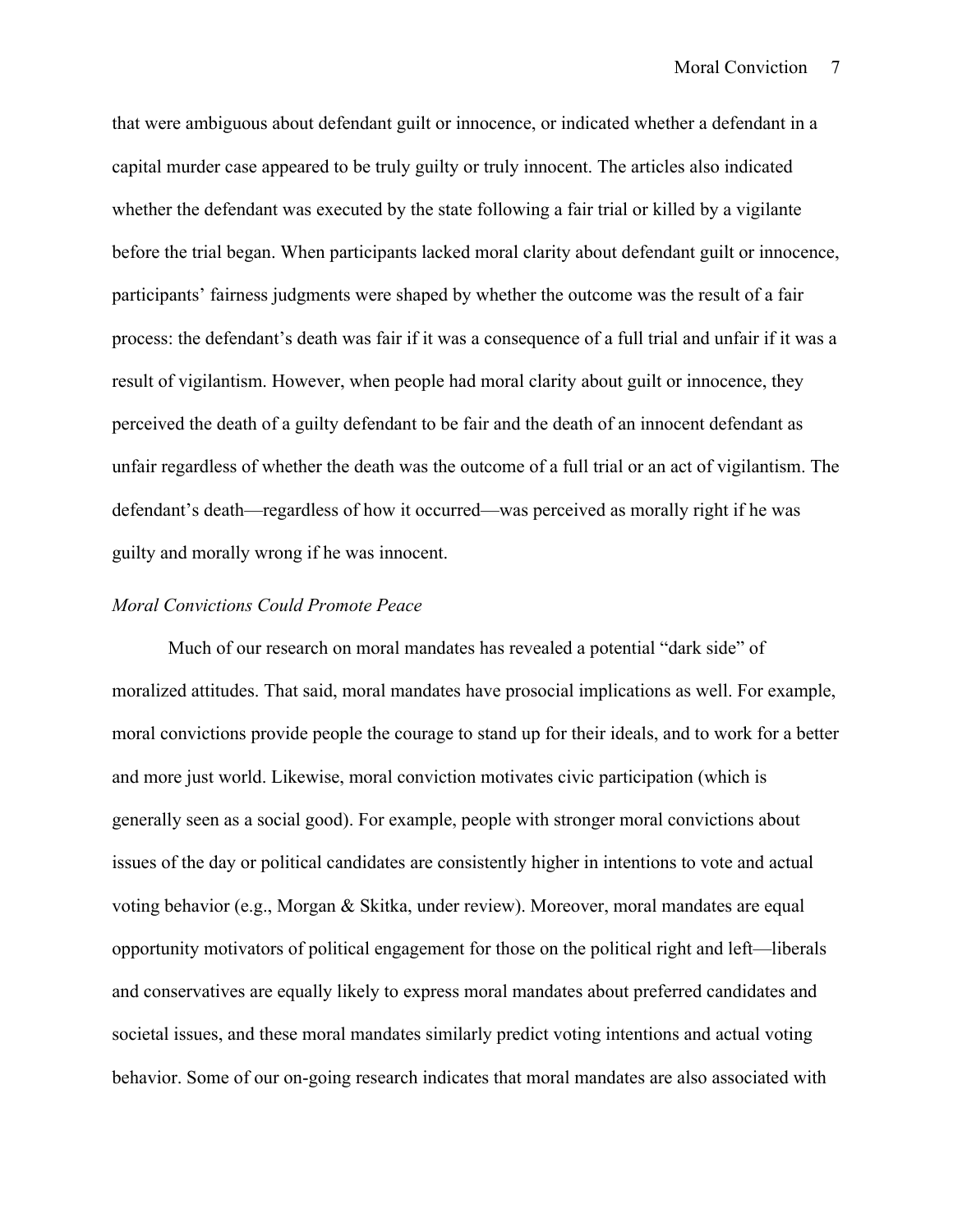other constructive forms of political activism such as willingness to collect signatures for petitions or to donate money to a cause. Accordingly, morally convicted activists for peace and other pro-social agendas are more likely to become politically engaged and active in these causes. In sum, moral mandates motivate constructive political engagement and willingness to fight for one's conception of the good.

# Conclusion

There is considerable individual variation in the degree that people report that their attitudes on specific issues reflect their core moral convictions. Knowing whether someone vests their position with moral conviction has a number of positive and negative implications for peace and conflict. On one hand, moral mandates facilitate intolerance of those with different positions, encourage rejection of the rule of law, and provide a motivational foundation for the acceptance of violence. On the other hand, moral mandates provide people with a willingness to stand up for what is perceived as right and motivate pro-social behaviors such as activism and civic engagement. In short, moral convictions act as double-edged swords—both as a barrier to conflict resolution and provide people with the courage to work for more just world. Just as having too much moral conviction can lead to potentially horrific consequences (e.g., suicide bombings), too little can lead to inaction and apathy rather than a willingness to take a stand for peace and justice.

#### References

Aramovich, N. P., Lytle, B, L., & Skitka, L. J. (under review). *Supporting torture: The morally convicted defy and the religiously convicted defer to majority-group influence.*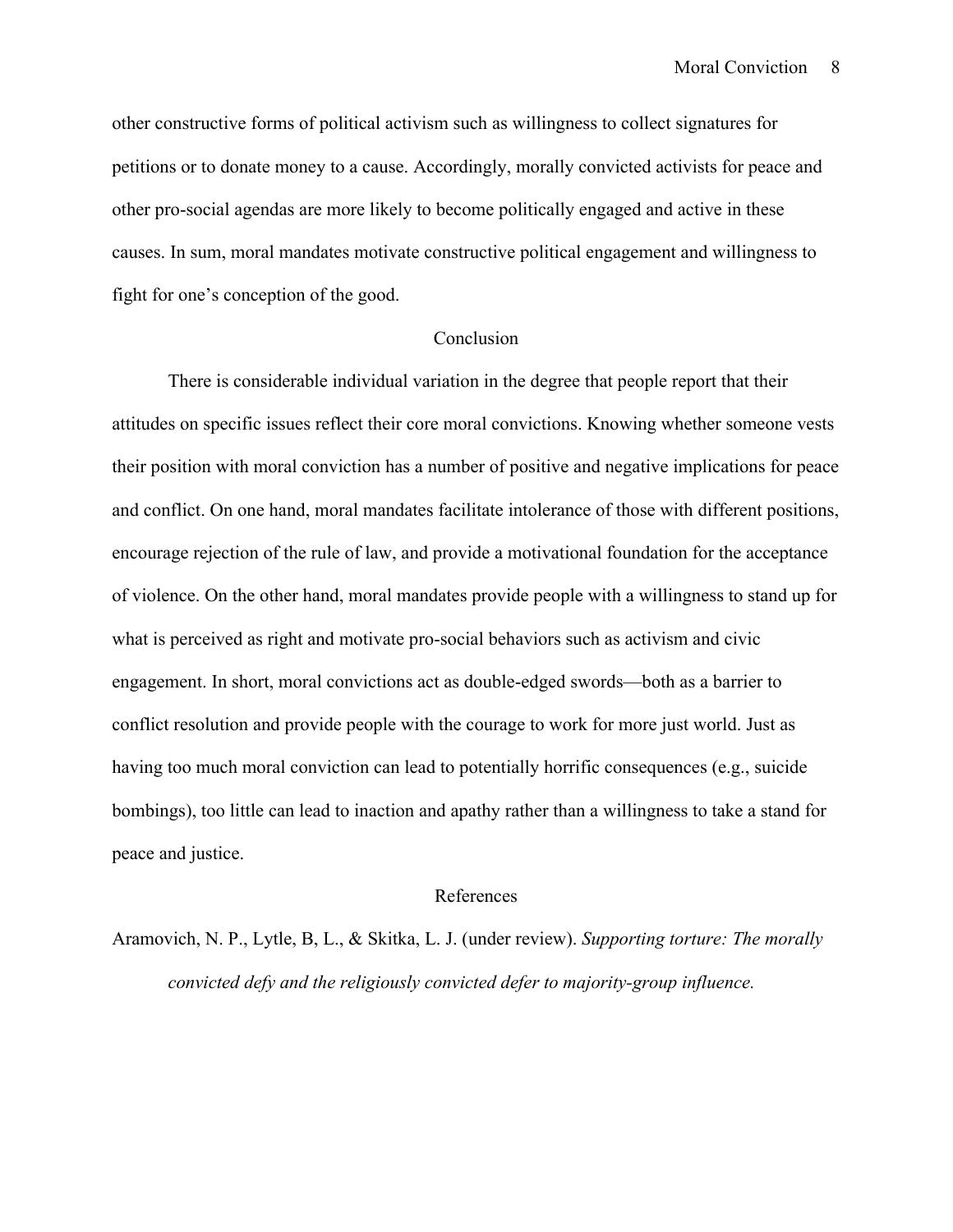- Hornsey, M. J., Smith, J. R., & Begg, D. I. (2007). Effects of norms among those with moral conviction: Counter-conformity emerges on intentions but not behaviors. *Social Influence, 2,* 244 – 268.
- Morgan, G. S., & Skitka, L. J. (under review). *Moral and religious convictions and intentions to vote in the 2008 Presidential election.*
- Skitka, L. J., Bauman, C. W., & Mullen, E. (2008). Morality and justice: An expanded theoretical perspective and review. In K. A. Hedgvedt & J. Clay-Warner (Eds.), *Advances in group processes, Vol. 25* (pp. 1 – 27). Bingley, UK: Emerald Group Publishing Limited.
- Skitka, L. J., Bauman, C. W., & Sargis, E. G. (2005). Moral conviction: Another contributor to attitude strength or something more? *Journal of Personality and Social Psychology, 88, 895 – 917.*
- Skitka, L. J., & Houston, D. (2001). When due process is of no consequence: Moral mandates and presumed defendant guilt or innocence. *Social Justice Research, 14*, 305-326.
- Wright, J. C., Cullum, J. & Schwab, N. (2008). The cognitive and affective dimensions of moral conviction: Implications for attitudinal and behavioral measures of interpersonal tolerance. *Personality and Social Psychology Bulletin, 34,* 1461 - 1476.

## Key Terms

moral conviction, moral mandates, attitudes

# Biography

G. Scott Morgan is a doctoral candidate in psychology at the University of Illinois at Chicago. Dr. Linda J. Skitka is a professor of psychology at the University of Illinois at Chicago and